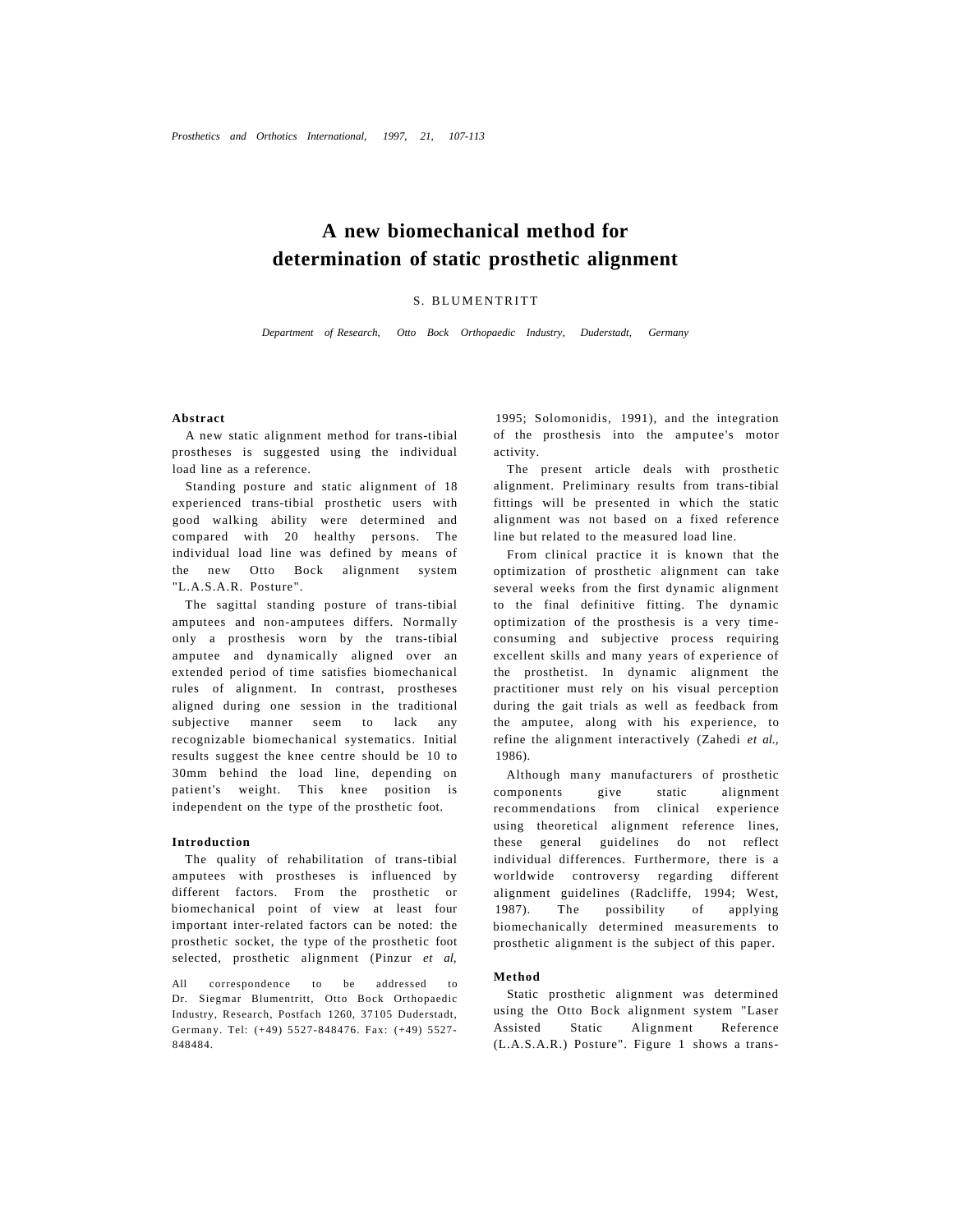

Fig. 1. Measuring the static alignment of a trans-tibial amputee with the "L.A.S.A.R. Posture" system.

tibial amputee standing on the alignment platform.

The "L.A.S.A.R. Posture" alignment system measures the vertical component of the ground reaction force acting on the force plate of the platform. Thus the patient's weight and the location of the weight bearing line in static standing with both feet on the force plate can be determined. If only one side, e.g. the prosthetically fitted limb, is standing on the force plate, the force of that side and the resultant load line will be measured.

In addition to the force plate, the apparatus contains a projection system, electronics with a stepper motor, and the service and display unit (Fig. 2). The force plate includes 4 sensor cells located in the corners of the force plate. The microprocessor determines the centre of pressure and the amount of ground reaction force. The electronics triggers the stepper motor whereupon it moves a semiconductor laser to the centre of the measured forces. Optics located in front of the laser convert the pinpoint laser beam into a bright line. The laser line is then projected on the person being measured illustrating where the centre of pressure is located. Thus, the location of the vertical ground reaction force is visibly indicated on the amputee.

If the distance between a certain point of the body and the load line is to be measured, the laser beam can be moved to this position by pressing a button on the service unit. The distance between this body point and the load line, and the vertical force vector are indicated on the display.

In prosthetics the distance between components and the load line in the sagittal plane is useful for the static alignment. For measuring posture as well as alignment, distances of the following points from the reference line, shown in Figure 3, were recorded: the middle of the shoulder, the greater trochanter, the knee centre - defined by Nietert (1977), and the lateral malleolus.

In the frontal plane, the distance to the load line was determined from the middle of the ankle joint and knee joint.

### **Patients**

The alignment measuring process was performed on 18 trans-tibial amputees. The posture of the amputees and static prosthetic alignment were determined on the definitive, long-term prostheses customarily worn by the patients as well as on the test prostheses. The test prostheses used the same socket as the definitive prostheses; only the prosthetic feet were changed. All test prostheses were dynamically aligned by an experienced prosthetist. Several different prosthetic feet were tested in succession.

During the alignment measuring process the patients wore their customary shoes.

Tables 1, 2 and 3 list patient's data, amputation cause, and the foot types.



Fig. 2. Elements of the "L.A.S.A.R. Posture" alignmen system.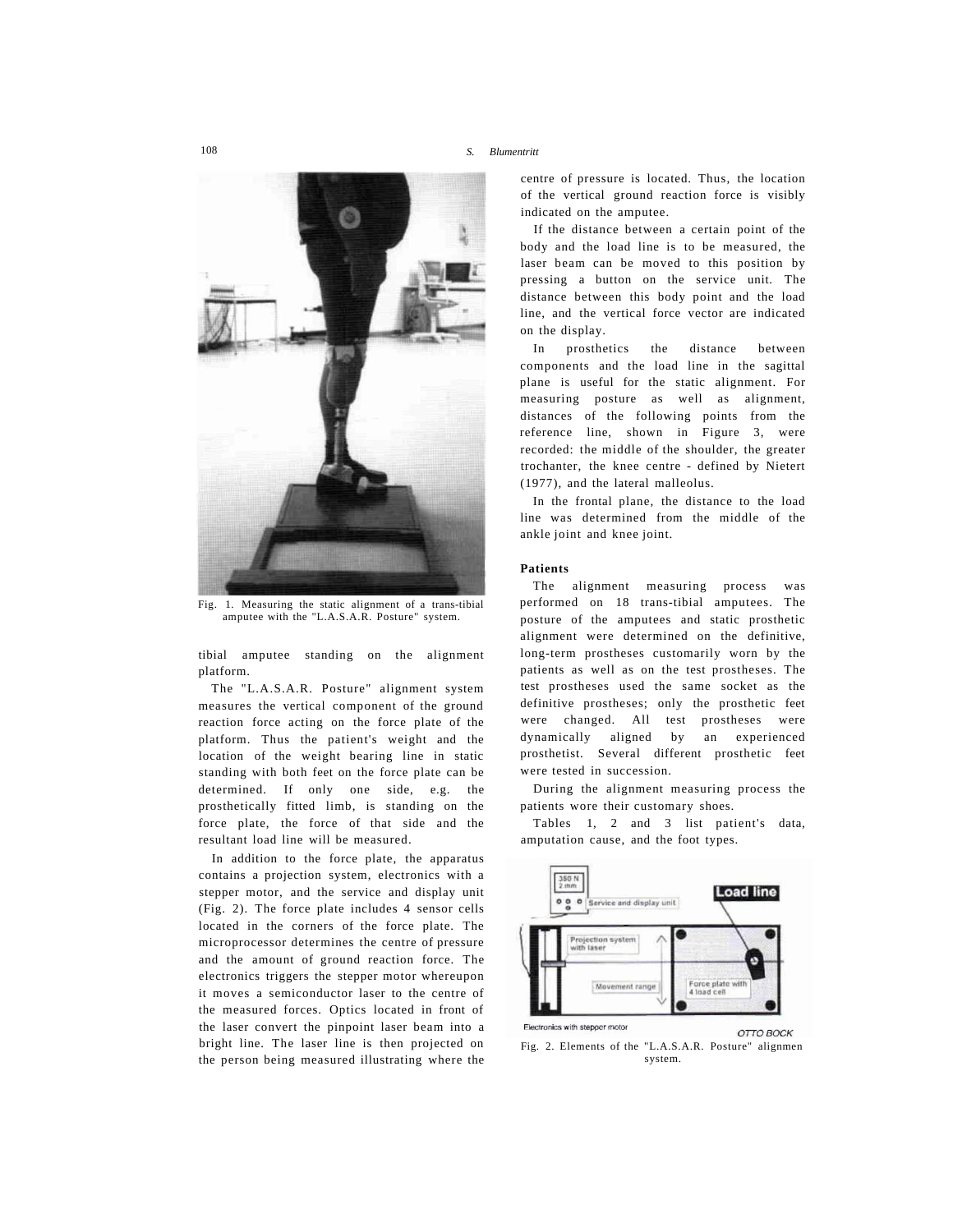

Fig 3. Sagittal plane reference points for the trans-tibial amputee, F-ground reaction force.

For this investigation, experienced users were selected who had worn a prosthesis for many years and could walk a significant distance. For this reason, amputees with circulatory impairment were not included in the investigations. The amputees had comfortable sockets and no joint pain or range of motion abnormalities.

For reference, 20 non-amputees aged 17 to 53 years were also measured.

## **Results**

### *Posture in the sagittal plane*

Measurements in the sagittal plane from the middle of the shoulder, the greater trochanter, the knee joint centre and the lateral malleolus are shown in Figure 4.

The measured data show clear differences between the posture of non-amputees and the prosthetically fitted side of trans-tibial amputees. The posture of the non-amputated

Table 3. Prosthetic feet of the definitive fitting of the

Table 1. Amputation cause trans-tibial amputees Amputee s habitual foot type Number: 18 trans-tibial amputees Foot size: 24-28 Foot type: Dynamik 1D10 9 Dynamic pro 1D20 2 Quantum foot 1 Multiflex 3 Flexwalk 3 Trans-tibial amputees Number: 18 trans-tibial amputees Aetiology: 13 Trauma (2 as little child) 3 Malformation 1 Tumour 1 Other

|  | Table 2. Patient's data |  |
|--|-------------------------|--|
|  |                         |  |

|             | Trans-tibial amputees<br>Number: 18 trans-tibial amputees |                 |             |                   |
|-------------|-----------------------------------------------------------|-----------------|-------------|-------------------|
|             | Age(y)                                                    | Body $mass(kg)$ | Height (cm) | Amp. period $(Y)$ |
| Mean        | 39 0                                                      | 77.5            | 177         | 169               |
| Stand, dev. | 8.7                                                       | 13.8            | 13          | 100               |
| Minimum     | 18                                                        | 57              | 163         | $\overline{c}$    |
| Maximum     | 65                                                        | 106             | 190         | 36                |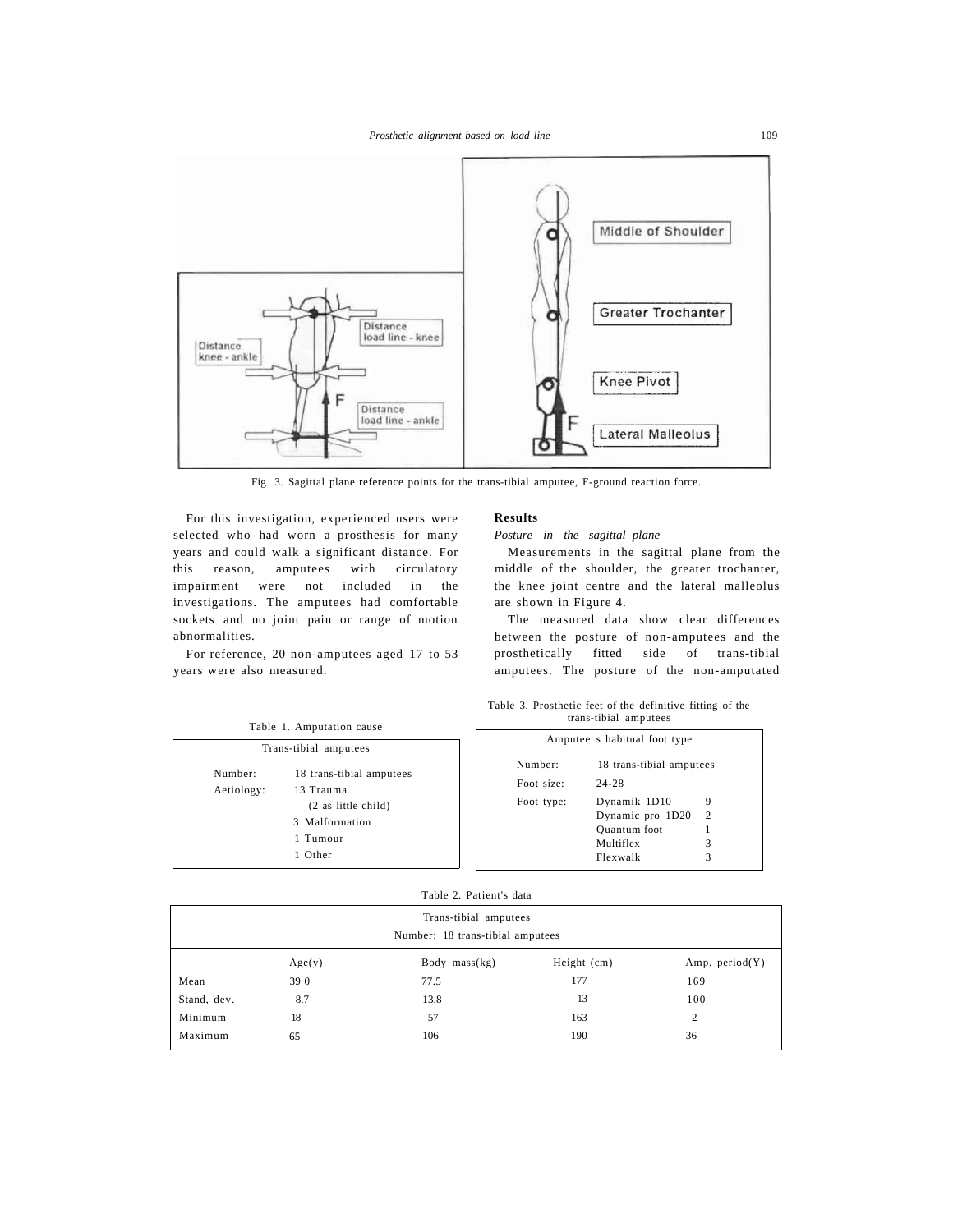1 1 0 *S. Blumentritl* 



Fig. 4. Range of the positions from the middle of the shoulder, greater trochanter, knee centre and lateral malleolus; a) non-amputees, b) trans-tibial amputees with their definitive prosthesis.

side of the trans-tibial amputee is similar to that of the non-amputee.

The altered position of the hip joints seems to be most significant. Instead of a slightly anterior position of the greater trochanter with reference to the load line typical of the non-amputee, the trans-tibial amputee shifts his posture so that this anatomical point falls behind the load line (Fig. 5).

Figure 6 indicates the measured mean values and standard deviations of the measured points for all 18 trans-tibial amputees with their definitive prosthesis. The average posterior position of the ankle with reference to the load line is 50mm, that of the knee 18mm. that of the greater trochanter 16mm, and that of the shoulder 35mm.

In the frontal plane, the load lines of the trans-tibial amputee as well as of the non-



Mean distance to load line [mm]

ankle knee great. troch. Shoulder Fig. 5. Comparison of the posture of trans-tibial amputees and non-amputees using the mean values of the sagittal position of ankle, knee, greater trochanter and shoulder.

amputee run approximately through the middle of the ankle joint and the knee joint of each leg.

To investigate possible interdependencies of the different joint positions, the linear coefficients of correlation were measured in pairs. For the non-amputees no relationship could be discerned. Table 4 shows on the other hand, that the trans-tibial amputees had a statistically significant correlation between the knee and ankle position, with a coefficient of correlation of R=0.53.

According to the linear correlation analysis, there are no interdependencies between the

Table 4. Coefficients of correlation of the different joint positions for trans-tibial amputees

|                    |      | Greater    |          |
|--------------------|------|------------|----------|
|                    | Knee | trochanter | Shoulder |
| Ankle              | 0.53 | 0.06       | $-0.31$  |
| Knee               |      | $-0.04$    | $-0.08$  |
| Greater trochanter |      |            | 0.22     |

#### Mean distance to load line [mm]



Fig. 6. Mean value and standard deviation of the position of the shoulder, the greater trochanter, the knee joint and the lateral malleolus of the trans-tibial amputees.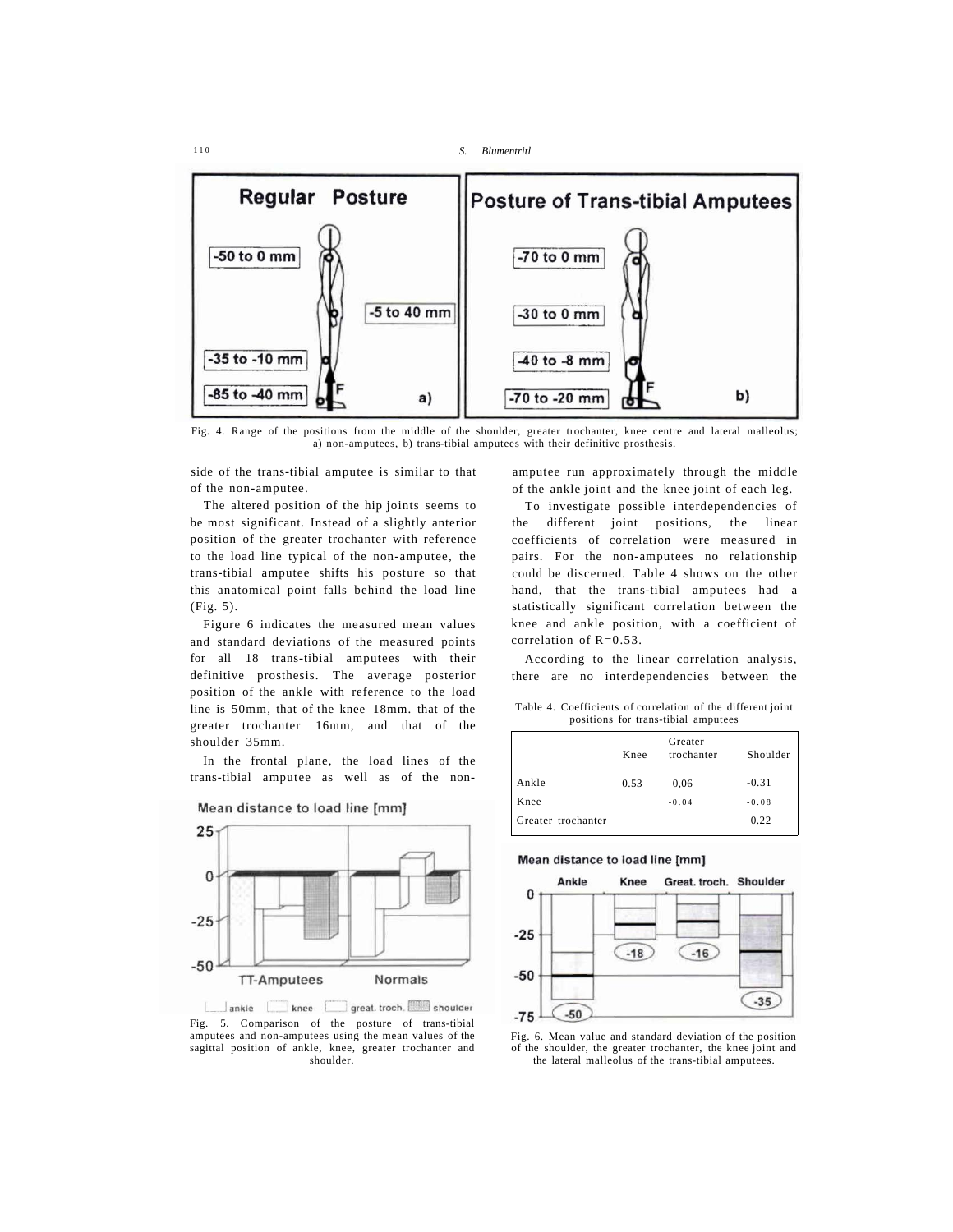Table 5. Coefficients of correlation for the different joint positions versus body mass and height for trans-tibial amputeees

|                    | Body mass | Height  |
|--------------------|-----------|---------|
| Ankle              | $-0.20$   | $-0.06$ |
| Knee               | $-0.44$   | 0.01    |
| Greater trochanter | $-0.26$   | $-0.12$ |
| Shoulder           | 0.01      | $-0.04$ |

body height and the joint position for transtibial amputees. However, body mass has a significant influence on the distance between the knee and the load line  $(R = -0.44)$ . The heavier the trans-tibial amputee, the greater the posterior position of the knee with reference to the load line (Table 5).

### *Static prosthesis alignment*

Static prosthetic alignment in the sagittal plane is reflected in the inclination of the pylon and determined by the horizontal distance between the knee centre and the ankle.

According to the scatter diagram of Figure 7, the horizontal distance between the knee centre and the load line is independent of the horizontal distance between the knee and the ankle. The knee position with reference to the load line, and thus the acting lever of the ground reaction force at the knee joint, is independent on the characteristics of the prosthetic foot.

On the other hand, the ankle distance from the load line shows a highly significant relation to the distance between knee and ankle  $(R = -0.75)$ . The sagittal plane inclination of the below-knee pylon is therefore determined primarily by the position of the foot.

Table 6 Coefficients of correlation for the knee joint-ankle-distance versus the joint positions, body mass and body height for trans-tibial amputees

|                    | Knee-Ankle |  |
|--------------------|------------|--|
| Ankle              | $-0.75$    |  |
| Knee               | 0.17       |  |
| Greater trochanter | $-0.10$    |  |
| Shoulder           | 0.30       |  |
| Height             | 0.09       |  |
| Body<br>mass       | $-0.11$    |  |

Furthermore, Table 6 verifies that prosthetic alignment is neither correlated with the body measures nor with the hip position nor with posture of the upper body. The distance between knee and ankle of the trans-tibial prosthesis is influenced during standing by the variation in foot anteroposterior shift.

The distance ankle-knee, and thus the ankle position, is finally correlated with the foot type, as Figure 8 describes.

Further parameters correlating with the foot type used by the trans-tibial amputee could not be identified.

Following changes in the components of the prosthetic foot optimal prosthetic alignment assessed subjectively during one test session only did not reveal any recognizable alignment relationships.

### **Discussion**

The lengthy and difficult process of obtaining a qualitatively satisfactory prosthetic alignment led to consideration of the fitting methodology. It is obvious that present prosthetic alignment recommendations differ from each other



Fig. 7. Scatter diagram between the knee-ankle-difference and a) the ankle position and b) the knee position for transtibial amputees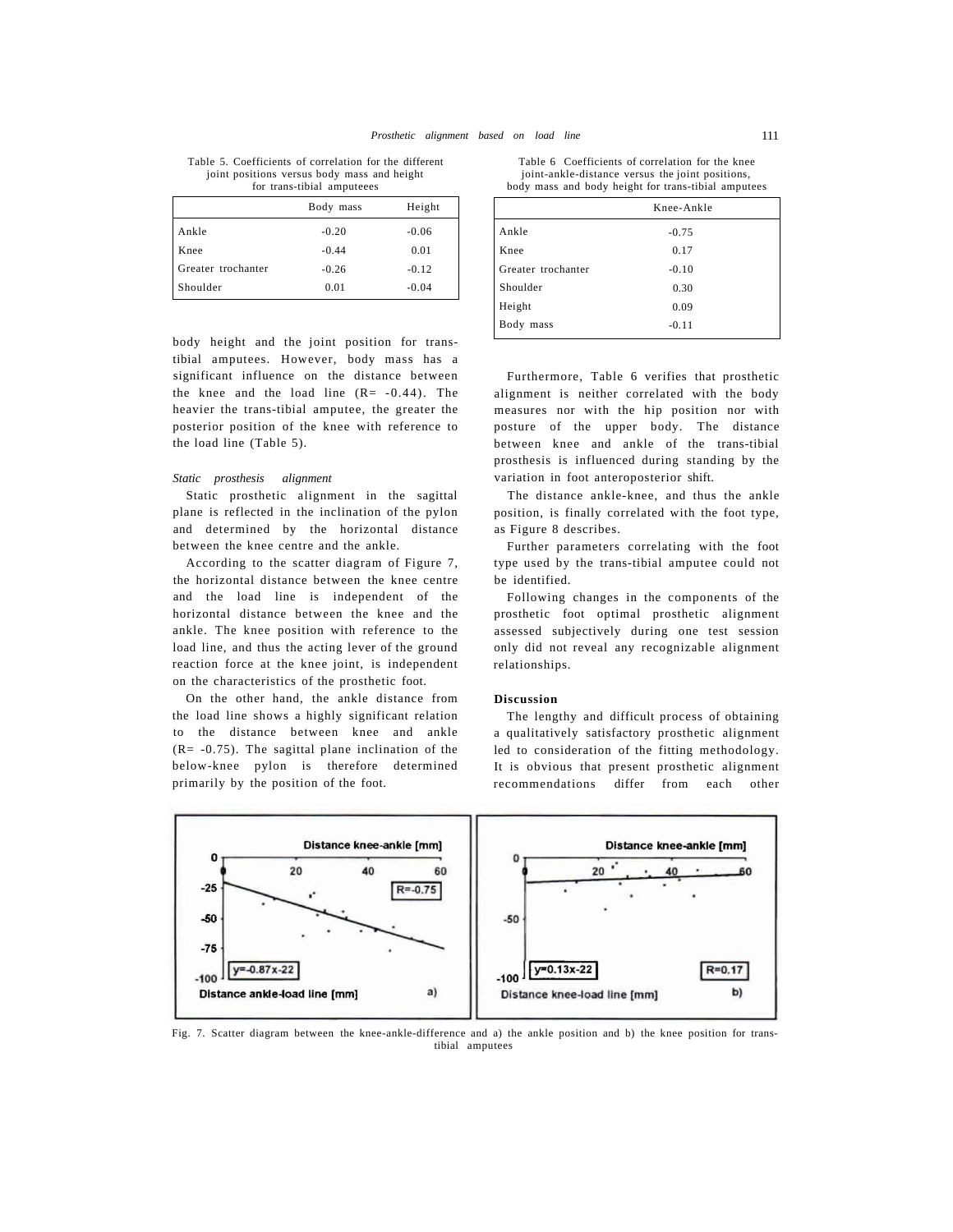Mean distance knee-ankle [mm]



Fig 8. Mean ankle-knee distance for the different foot types.

considerably (e.g. TKA-line, German alignment). From the biomechanical point of view, this can be understood only if prostheses contain different components. These different components have different characteristics leading to different properties during walking, e.g. different dorsal resistances of the feet in the temporal course of the gait cycle. If prostheses contain the same components and the same socket, a different biomechanical alignment with the same functional result cannot be explained. Also, in clinical practice it can be noted that prosthetic alignments become more and more similar after a longer period for acclimatization even if the prostheses were assembled before dynamic alignment according to different static alignment recommendations (Marmaras and Bach, 1995; Radcliffe, 1994: West, 1987).

Forces and moments are not visible. However, they define the fundamental function of a prosthesis during standing and walking. For optimization of prosthetic alignment, visual information about the force and moment situation seem to be desirable for the prosthetist (Wilson *et al,* 1979). With the "L.A.S.A.R. Posture" alignment system, the vertical ground reaction force can be precisely determined and indicated on the standing patient. Measuring the static alignment then becomes possible. Forces and lever arms can be considered. This offers a new biomechanical insight; prosthetic alignment is not exclusively dependent on prior custom. With the "L.A.S.A.R. Posture" alignment system a tool is now available for making prosthetic alignment or individual posture visible in the selected plane. The basis is the vertical ground reaction force acting on the leg during standing.

Posture measurement of non-amputees shows that the ground reaction force falling along the middle of the ankle, the knee centre, the greater trochanter and the middle of the shoulder often described in the literature is not correct.

In addition, it appears that prostheses with different feet do not show any alignment consistency after brief alignment trials. Prostheses worn by the amputee for a longer time seem to have more consistent alignments. This is supported by practical experience showing that prostheses can be optimally aligned using subjective methods only over a longer period of time. Thus, the amputee is not able after only a short wearing time to evaluate the quality of the alignment (Solomonidis, 1991; Zahedi, 1986). Possibly this new procedure could offer a starting point for achieving a good fitting result in a more verifiable way and in a shorter time.

The results thus far encourage continued testing of these ideas in practice to refine the results presented here. Also applications for other areas of practice are worth considering: orthoses, compensation for leg lengths discrepancy, etc.

Non-amputees maintain their balance during standing using ankle control. The ground reaction force running behind the hip joint allows stabilization of the hip joint during standing by ligament or muscular force acting anterior to the joint. The trans-tibial amputee uses the gluteal and the posterior thigh musculature during standing for controlling stability and balance of the knee joint. Therefore, the trans-tibial amputee has not only altered gait characteristics (as known from clinical gait analysis) but, compared with the non-amputee, also different posture balance.



Fig 9. Biomechanically derived alignment recommendation for trans-tibial prostheses